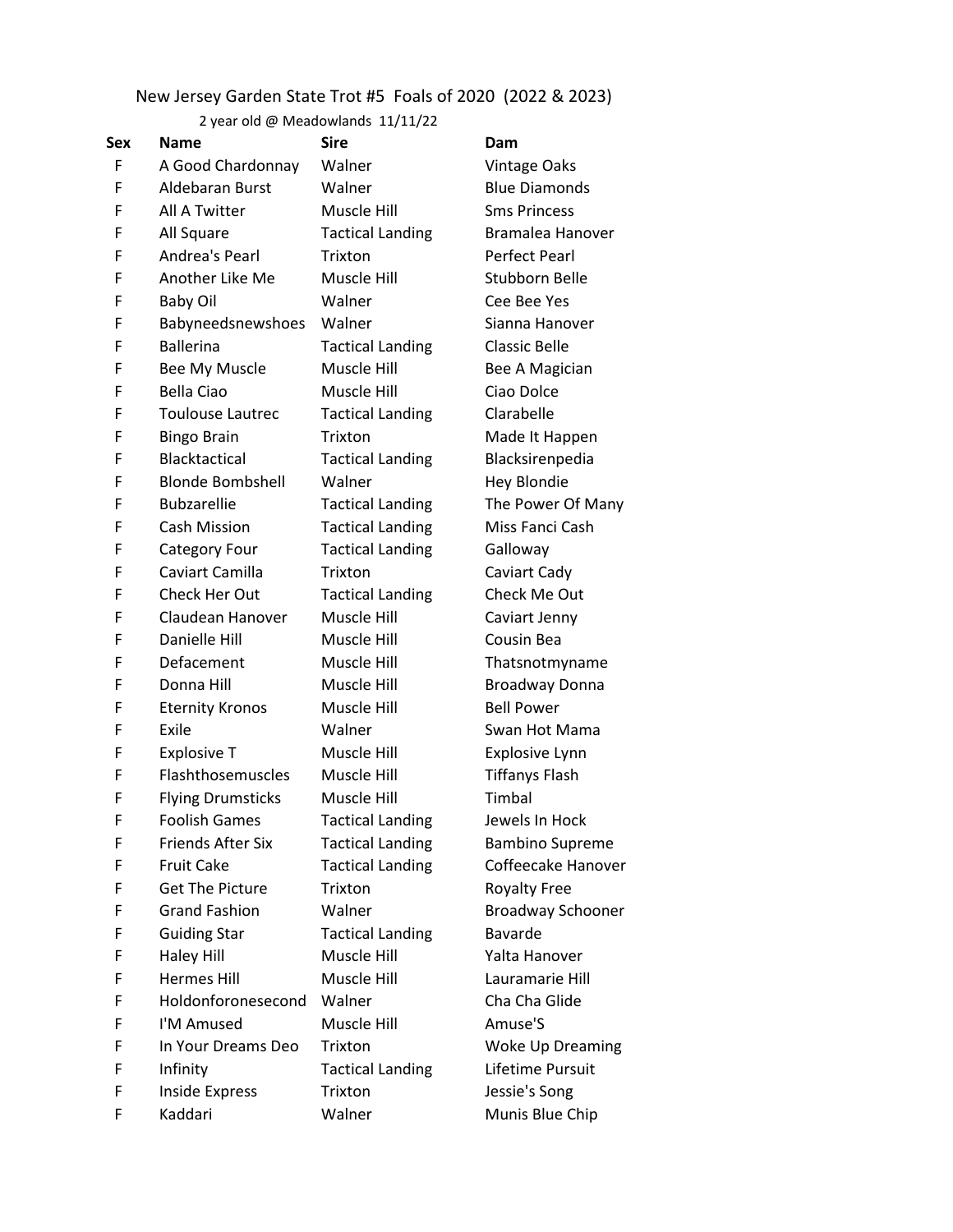| F | Karaboudjan               | Walner              |
|---|---------------------------|---------------------|
| F | Knickknack Hanover        | Trixton             |
| F | Lady Remi                 | Walner              |
| F | <b>Landing Princess</b>   | <b>Tactical Lar</b> |
| F | Las Alturas               | <b>Tactical Lar</b> |
| F | Life Itself               | Walner              |
| F | Maiden Voyage             | Muscle Hill         |
| F | Mambacita                 | <b>Tactical Lar</b> |
| F | Masque                    | <b>Tactical Lar</b> |
| F | Milliondollarwall         | Walner              |
| F | Mirasol S                 | Muscle Hill         |
| F | Miss Whitney              | Walner              |
| F | <b>Mission Classified</b> | <b>Tactical Lar</b> |
| F | Mommamia Volo             | <b>Tactical Lar</b> |
| F | Moni Wall Spent           | Walner              |
| F | <b>Natalus</b>            | Walner              |
| F | Network Extender          | Walner              |
| F | Ohoh Whatagirl            | Muscle Hill         |
| F | Out To Get It             | Muscle Hill         |
| F | Payson                    | Trixton             |
| F | Princess Caitlyn          | <b>Tactical Lar</b> |
| F | Queen Camille             | Muscle Hill         |
| F | <b>Quick Stop</b>         | <b>Tactical Lar</b> |
| F | <b>Quietly Brilliant</b>  | Muscle Hill         |
| F | <b>Scores To Settle</b>   | <b>Tactical Lar</b> |
| F | Secret Volo               | Walner              |
| F | Selena Deo                | Trixton             |
| F | Serena                    | Walner              |
| F | Shiney Sunday             | Muscle Hill         |
| F | Skateaway                 | Walner              |
| F | <b>Sloan The Closer</b>   | Muscle Hill         |
| F | Southwind Cherry          | Muscle Hill         |
| F | Special Way               | Walner              |
| F | <b>Striking Tactful</b>   | <b>Tactical Lar</b> |
| F | <b>Swanky Hanover</b>     | Muscle Hill         |
| F | <b>Sweet Tactics</b>      | <b>Tactical Lar</b> |
| F | <b>Sweet Trix</b>         | <b>Trixton</b>      |
| F | <b>Tactical Takeoff</b>   | <b>Tactical Lar</b> |
| F | The Empress Ice           | Muscle Hill         |
| F | The Lady's A Ten          | Muscle Hill         |
| F | Najah                     | <b>Tactical Lar</b> |
| F | <b>Top Class</b>          | Muscle Hill         |
| F | <b>Top Eight</b>          | Muscle Hill         |
| F | <b>Trick Play</b>         | Trixton             |
| F | Unnamed                   | Muscle Hill         |
| F | Unnamed                   | Walner              |
| F | Upscale Blue Chip         | Muscle Hill         |

Noblesse Blue Chip Kristens Victory Hot Springs nding **Valley Makayla** nding Bella Glos Inspired By Life Earn Your Wings nding Bill'S Lady nding Could It Be Magic Mom'S Millionaire Naga Morich S Cantab It All nding Msmillionheiress nding Margarita Momma Can'T Have My Moni **Batoutahill** Promisemethis The Russian Spy The Fun Never Ends Prospect nding Social Success D'Orsay nding Falls For You Tanya'S Dance nding Nantab Secret Serenity Yursa Hanover Lady Lakewood Sunshine Delight Easy Agenda Jordan Blue Chip Counter Pointe Special Hill nding Striking Wave Secret Magic nding Buck I St Pat Celebrity Sweedie nding Armbro Déjà Vu The Ice Queen What A Knockout nding Kadena Reef Topcat Hall Barn Doll Perfect Delight Grandma's Moni Gran Cavalla Lima Novelty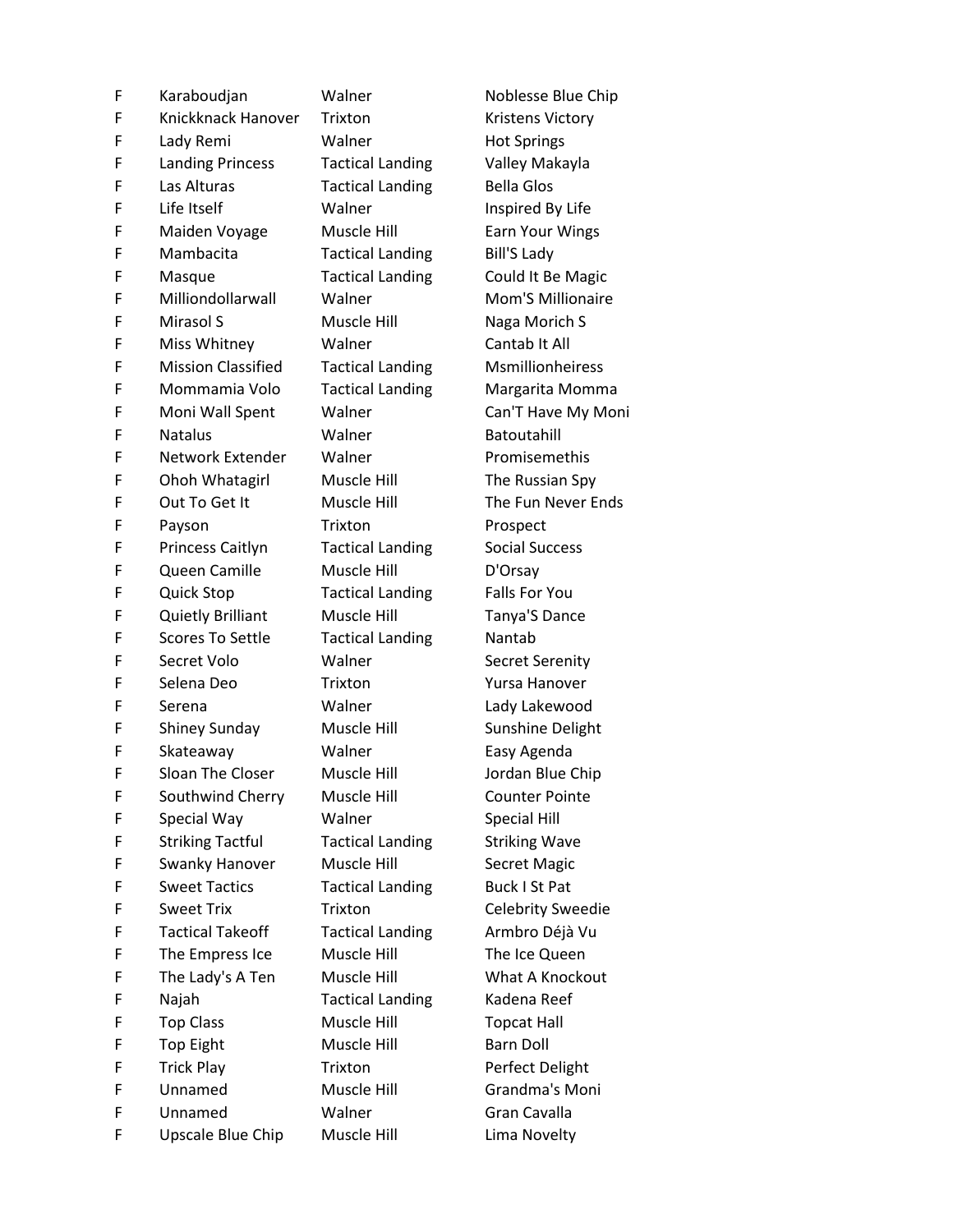| F            | Vallora Kemp              | Walner                  | Here Not Here            |
|--------------|---------------------------|-------------------------|--------------------------|
| F            | Wal Street Lady           | Walner                  | Lady Ping                |
| F            | Wall To Wall              | Walner                  | Pearl Axe It             |
| F            | <b>Walner Payton</b>      | Walner                  | Lonely Lady              |
| F            | Walnessa                  | Walner                  | Allerage Star            |
| F            | Walover                   | Walner                  | Anonyme Hanover          |
| F            | Won Liner                 | Walner                  | Won Ton Hanover          |
| F            | Yes Then No               | <b>Tactical Landing</b> | Andovertheplace          |
|              |                           |                         |                          |
| C            | Abbie'Strixnthemix        | Trixton                 | Abigail's Dance          |
| С            | Ab'Smidnightxpress        | Trixton                 | Abbie'sgotattitude       |
| С            | Accelerate                | Walner                  | All The Time             |
| C            | Air Power                 | Muscle Hill             | <b>Beyond Blue</b>       |
| C            | Anointed                  | <b>Tactical Landing</b> | <b>Graceful Touch</b>    |
| С            | <b>Battleship Landing</b> | <b>Tactical Landing</b> | <b>Donatos Stardust</b>  |
| С            | <b>Bestfriend Volo</b>    | Walner                  | <b>Bank Of Newport</b>   |
| С            | <b>Bravado</b>            | Trixton                 | <b>Bourbon 'N Grits</b>  |
| C            | <b>Bullseye Hanover</b>   | <b>Tactical Landing</b> | <b>Bernis Hanover</b>    |
| C            | <b>Bumpy Jack</b>         | Muscle Hill             | Let'S Get Started        |
| C            | Cadillac Moon             | Muscle Hill             | Order By Wish            |
| G            | Cal Miles N Shell         | Trixton                 | Gillovny Hanover         |
| С            | Candy Bomber              | <b>Tactical Landing</b> | Candy Lane               |
| C            | Captain Chelsey           | <b>Tactical Landing</b> | Magical Lady             |
| С            | Celebrity Bambino         | Muscle Hill             | Celebrity Ruth           |
| C            | Challenger                | Muscle Hill             | Atonement                |
| C            | Chezactic                 | <b>Tactical Landing</b> | Chezatter                |
| C            | Civil Union               | Muscle Hill             | <b>Girl With A Past</b>  |
| C            | Cool Change               | <b>Tactical Landing</b> | Cool Cates               |
| С            | Cool Trixter              | Trixton                 | <b>Miss Dangles</b>      |
| C            | Cracker Jack Hill         | Walner                  | Chardonnay Hill          |
| $\mathsf{C}$ | Craft Made                | Walner                  | Woodshopper              |
| C            | <b>Cypress Hanover</b>    | Muscle Hill             | Cedar Dove               |
| C            | D'Apper                   | Walner                  | D'One                    |
| С            | Desert Eagle              | Trixton                 | Pistol Penny             |
| C            | Powhatan                  | Muscle Hill             | Danae                    |
| С            | Devilish Hill             | Muscle Hill             | Devilish Delight         |
| C            | <b>Dire Straits</b>       | Muscle Hill             | Southwind Cocoa          |
| С            | Dyladmar                  | Muscle Hill             | Sahalee                  |
| С            | El Lincoln                | Walner                  | Courtney Hall            |
| С            | Elevate                   | Muscle Hill             | Haughty                  |
| С            | <b>Evasive Maneuver</b>   | <b>Tactical Landing</b> | <b>Dress For Success</b> |
| С            | <b>Feeling Optimistic</b> | Walner                  | <b>Celebrity Angel</b>   |
| С            | <b>Fiddler On Thewall</b> | Walner                  | <b>Addie Adversity</b>   |
| С            | <b>Five Stars</b>         | Walner                  | Superstar Hanover        |
| С            | <b>Full Scale</b>         | Walner                  | <b>Model Behavior</b>    |
| C            | Galaxy Hill               | Muscle Hill             | Morningstar              |
| C            | Gates Hanover             | Walner                  | <b>Good Common Sense</b> |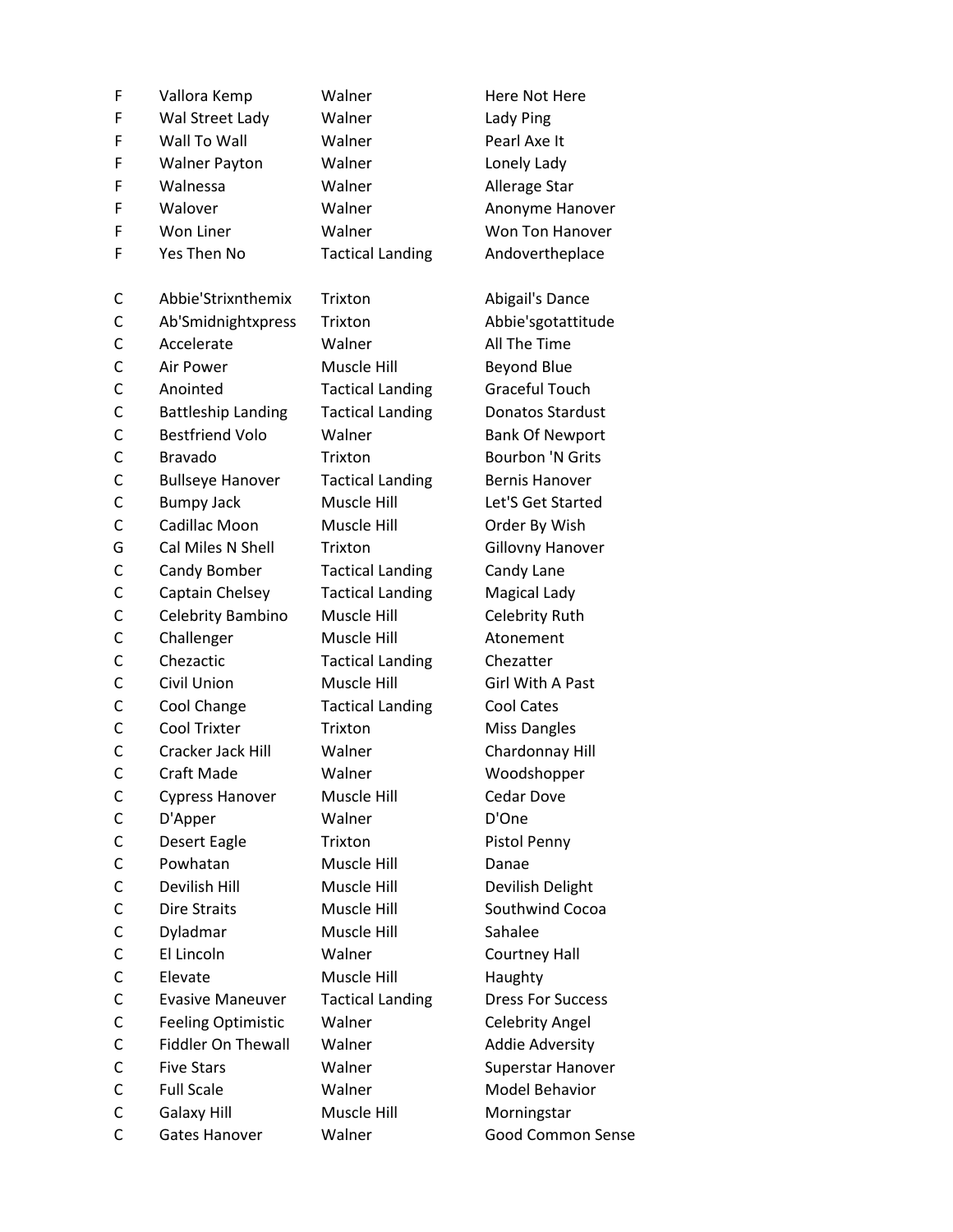| С              | Gink                     | Muscle Hill             | Wink            |
|----------------|--------------------------|-------------------------|-----------------|
| C              | Go Rev                   | <b>Tactical Landing</b> | Order           |
| $\mathsf{C}$   | <b>Growin Account</b>    | Walner                  | Tala 9          |
| $\mathsf{C}$   | Hardrockcafe             | Rock Of Cashel          | Musc            |
| $\mathsf{C}$   | Harko                    | <b>Tactical Landing</b> | Pricel          |
| $\overline{C}$ | Hillasviva               | Muscle Hill             | Viva I          |
| C              | Hillima                  | Muscle Hill             | Lima            |
| $\mathsf{C}$   | Jazz In Jackson          | Muscle Hill             | Ms <sub>N</sub> |
| C              | Jigger Andrea            | Trixton                 | Grit's          |
| $\overline{C}$ | Kimmeridgian             | Walner                  | Foxy            |
| C              | Kj Todd                  | Trixton                 | Wark            |
| $\mathsf{C}$   | Knut Palema              | Walner                  | Heler           |
| $\mathsf{C}$   | Lindys Landing           | <b>Tactical Landing</b> | Lindy           |
| C              | Little Expensive         | Muscle Hill             | Seviy           |
| $\mathsf{C}$   | Lucky Moni               | Muscle Hill             | No Lu           |
| C              | Macau                    | Walner                  | Let's           |
| $\mathsf{C}$   | Mike Del                 | Trixton                 | Princ           |
| $\mathsf{C}$   | <b>Morning Edition</b>   | Walner                  | Morn            |
| $\mathsf{C}$   | Munk                     | Muscle Hill             | <b>Allov</b>    |
| $\mathsf{C}$   | <b>Mystic Muscle</b>     | Muscle Hill             | Spell           |
| C              | Naranjo                  | Muscle Hill             | Sprin           |
| $\overline{C}$ | <b>Night Landing</b>     | <b>Tactical Landing</b> | Marg            |
| $\mathsf{C}$   | Oh Well                  | Muscle Hill             | Fine 1          |
| $\mathsf{C}$   | One Hundred Poof         | Muscle Hill             | Poof            |
| $\mathsf{C}$   | Optrix                   | Trixton                 | Ophe            |
| C              | Over And Back            | Trixton                 | Chim            |
| $\mathsf{C}$   | P Chico                  | <b>Tactical Landing</b> | Scott           |
| $\mathsf{C}$   | Pembroke Spike           | Trixton                 | Lindy           |
| $\mathsf{C}$   | Point Of Perfect         | Walner                  | South           |
| C              | Pop Pop's Tommy          | Walner                  | Lindy           |
| C              | Prince Of Honor          | Walner                  | Princ           |
| С              | Purple Lord              | <b>Tactical Landing</b> | Paige           |
| C              | Quebec Hanover           | Walner                  | Quee            |
| C              | Rose Run Yankee          | Trixton                 | Caugl           |
| C              | Scratch My Back          | <b>Tactical Landing</b> | Bonn            |
| C              | Sir Strong               | Muscle Hill             | Royal           |
| C              | Smooth Landing           | <b>Tactical Landing</b> | Ostrio          |
| C              | Southwind Fireball       | Walner                  | Fillya          |
| $\mathsf{C}$   | Southwind Ikonick        | Muscle Hill             | Itsdif          |
| C              | <b>Superior Tactics</b>  | <b>Tactical Landing</b> | <b>KTCI</b>     |
| $\mathsf{C}$   | <b>Tactical Approach</b> | <b>Tactical Landing</b> | Sarcy           |
| C              | <b>Tactical Cash</b>     | <b>Tactical Landing</b> | Cash            |
| C              | <b>Tactical Flame</b>    | <b>Tactical Landing</b> | Flami           |
| C              | Tacticland               | <b>Tactical Landing</b> | Gypsy           |
| C              | Take My Name             | Muscle Hill             | Cand            |
| C              | Talkin' Bout You         | Muscle Hill             | Temp            |
| C              | Te Amo Lindy             | Muscle Hill             | Lovel           |

Winky Dink g Order By Credit Tala Seelster Musclegrad g Pricelesspossesion Viva Las Lindy Lima Oh So Sweet **Ms Nightlife** Grit's N Seven Foxy Fantasy Wark Woman Helen Paloma g Lindy Of My Dreams Seviyorum No Luck No Moni Let's Bet Her Princess Pearl **Morning Glow** Alloveragain Spellbound Hanover Spring Gala g Margie Fine Tuned Lady Poof She's Gone Ophelia Chim Swift g Scottish Cross Lindy On Tap Southwind Fiat Lindy's Crazy Dolly Princess Aurora g Paige Hanover Queen Of Grace Caught My Eye g Bonnie Lou Royal Intrigue g Ostrich Blue Chip Fillyanthropy Itsdiffrntforgirls g K T Cha Cha g Cash In My Genes g Flaming Rose S g Gypsy Wind Candy Store S Temple Ruins Lovely Lindy